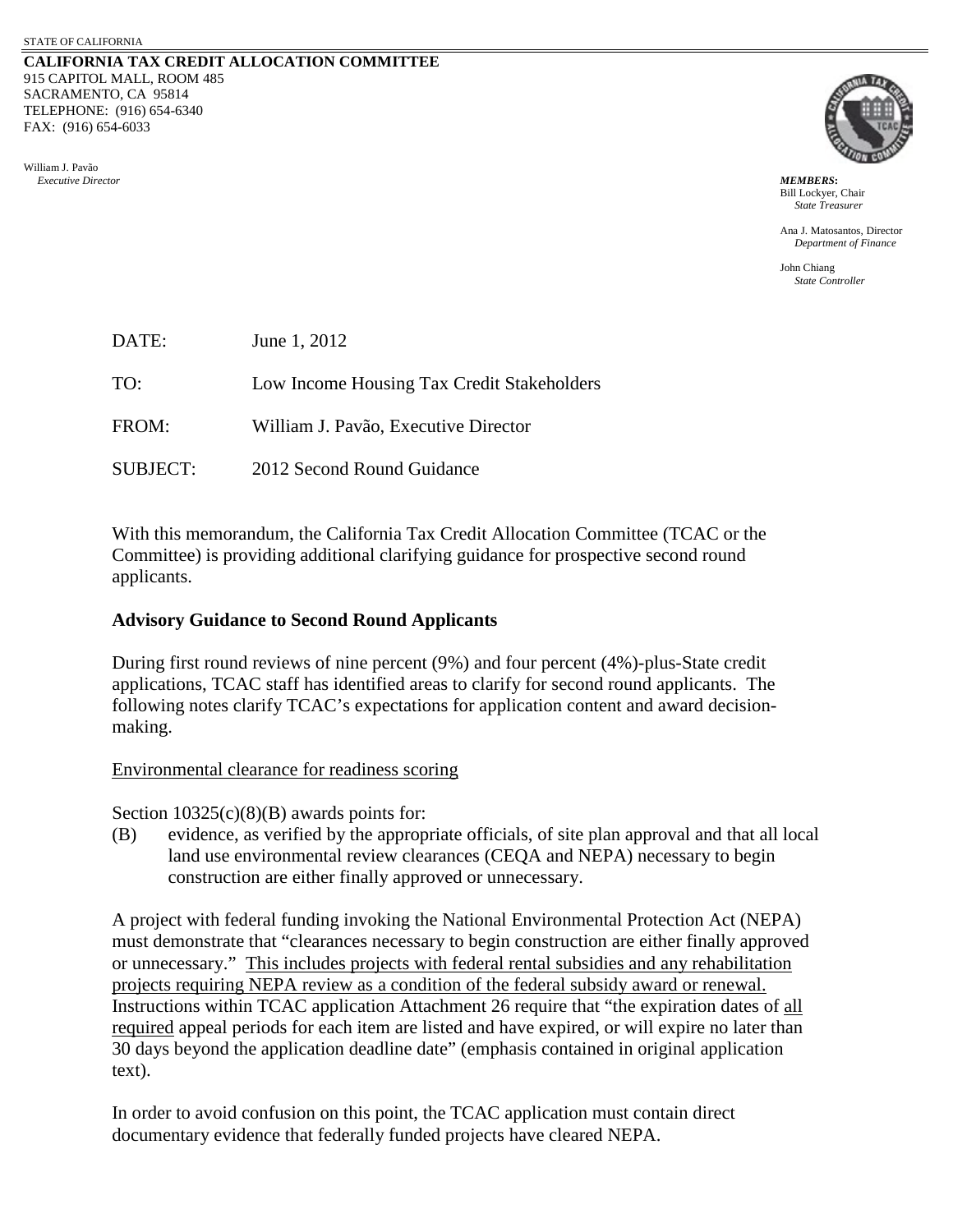Readiness points will be awarded to federally-funded applications that have either (a) received a HUD Authorization to Use Grant Funds (Form 7015.16) from HUD or HCD; (b) received a final approval and NEPA clearance document from USDA's Rural Housing Service or HUD where funding comes directly from the federal agency to the project; or (c) received a participating jurisdiction documentation of exemption.

Consistent with Section 10325(c)(8), TCAC will accept evidence within the application that the final stage of federal or state review and public comment has started by the application deadline, so long as the final public comment period concludes without delay within 30 days of the application deadline as published by TCAC. This means that, if necessary, a Request for Release of Funds (RROF) must be submitted to the appropriate federal or state agency by the application deadline to begin the final public comment period.

**Projects receiving assistance from multiple federal funding sources must document that all environmental clearances for each program have been received. For federally-funded rehabilitation projects, the application should include documentation supporting that NEPA has been completed. This includes documentation showing that the project converted to exempt status (if applicable). For categorically excluded projects, include the Statutory Worksheet in Tab 26.**

If any applicants have circumstances regarding NEPA clearance not addressed in the above guidance, please contact your regional TCAC analyst immediately.

\* \* \* \* \*

## Site amenity point category

Please document clearly all requirements for each site amenity category. Transit points with service time requirements must include transit schedules and the application should clearly document the location of the site in relation to the transit stops listed on the schedule. If multiple documents are included to support a point category, a brief narrative may be necessary to explain what is being documented.

\* \* \* \* \*

# Schools as site amenities for housing types other than large family

Section  $10325(c)(5)(A)(5)$  makes points available "For a Large Family development" that is close to a neighborhood public school. The clearest reading of the existing regulation is that school proximity points are only available for Large Family housing type projects. However, some projects house predominantly families with children, and the regulation intends to acknowledge the benefit of a nearby school on such a project's school aged population. For example, an at-risk housing type project could also be housing large families. Or, a special needs housing type project could be housing large families escaping a violent environment. In such cases, proximity to a nearby school would be beneficial to such a project's school-aged population.

At a minimum, at least 30 percent (30%) of the project's units need to contain three bedrooms to be eligible for school points. This is consistent with the service amenity scoring for licensed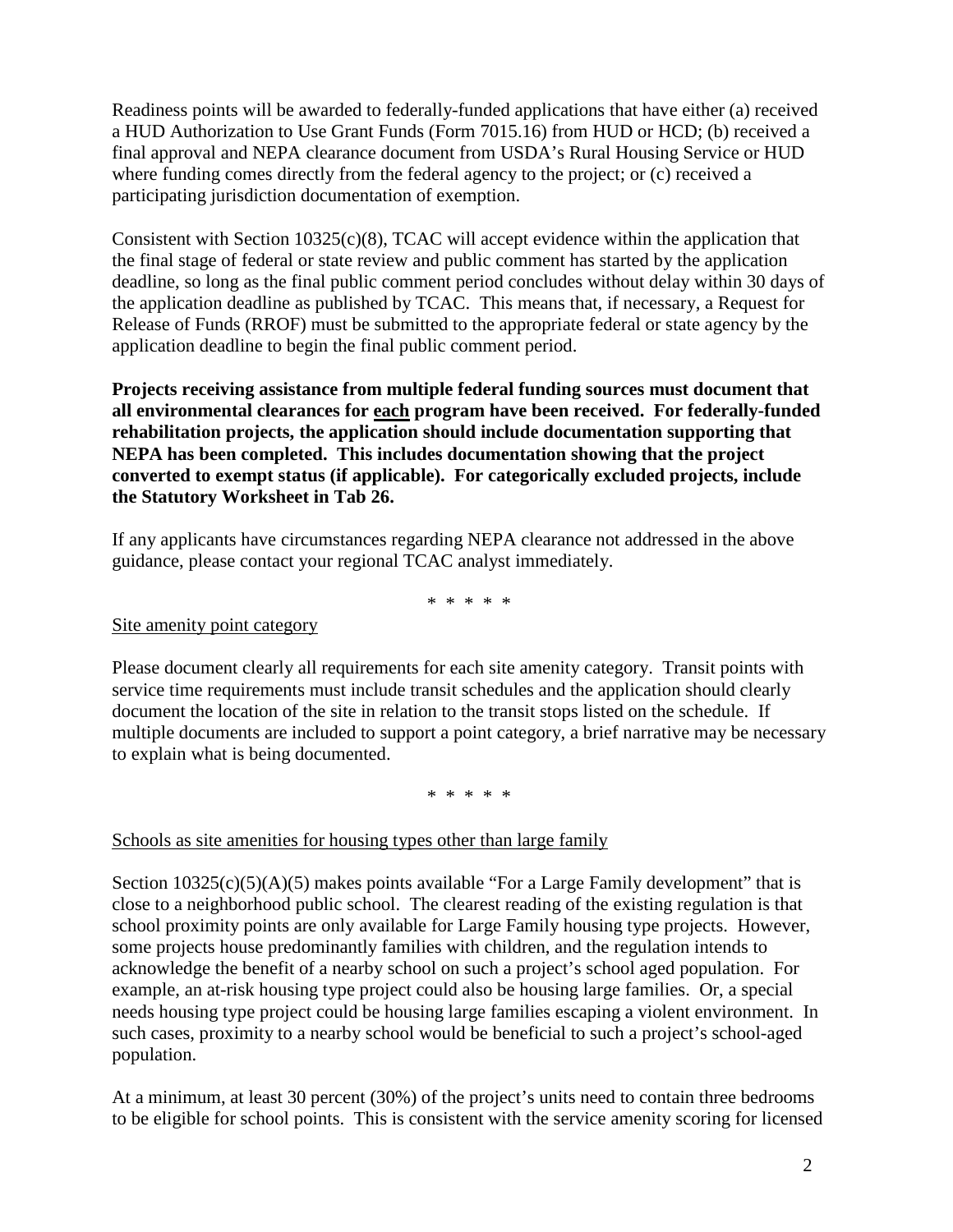childcare on-site (Section 10325(c)(5)(B)(5)) and after-school programs for school-aged children (Section  $10325(c)(5)(B)(6)$ ).

\* \* \* \* \*

#### Service amenity point category

Section  $10325(c)(5)(B)$  awards points for various proposed service amenities for project residents. Applications should include a service plan description specific to the project, not a statement generally listing the service provider's programs and classes. If the application includes multiple services and/or service providers, be sure that it is clear which TCAC requirement each document supports. While an application may include multiple documents supporting high quality services and the service providers' experience, without clear documentation of a service plan for the project, a commitment from the service provider to the project, the location of the services, the number of hours committed to, and the expected fee or value of service, points may not be awarded.

Applications will receive points for services only if the proposed services budget adequately accounts for the level of service. The budgeted amount must be reasonably expected to cover the costs of the proposed level of service. The application must also document the value of any volunteered services.

\* \* \* \* \*

#### Financing plan in Tab 2

The financing plan should be more than a simple list reiterating the funding sources and amounts listed in the Excel application. For projects with multiple funding sources, lengthy financing documents, and Disposition and Development Agreements (DDAs), information summarizing the project's financing package should be included Tab 2. Please include within the summary all page references to relevant information found in lengthy documents.

\* \* \* \* \*

### Eligible basis certification in Tab 19

Please include with all eligible basis certifications language addressing budget line items for which basis is less than cost. Provide an explanation of the basis amount and confirmation that the tax professional has reviewed documentation for these line items. Beginning in the second round, applicants will be **required** to provide detailed calculations for budget line items for which basis is less than cost. For example, the construction interest line item must provide the calculation for the amount included in basis, listing the assumptions of the construction period loan term, estimated placed-in-service date, interest rate, etc. For line items that are reduced or excluded from basis (except for those not allowed by the Excel application), an explanation of each reduction or is required. This is required for both cost efficiency points and for determining whether a project is "high cost' as defined by TCAC Regulation Section 10325(d). TCAC staff refers to Attachment 19 when reviewing a project's eligible basis for cost efficiency points and projects with eligible basis at or near 130% of the adjusted threshold basis limit.

\* \* \* \* \*